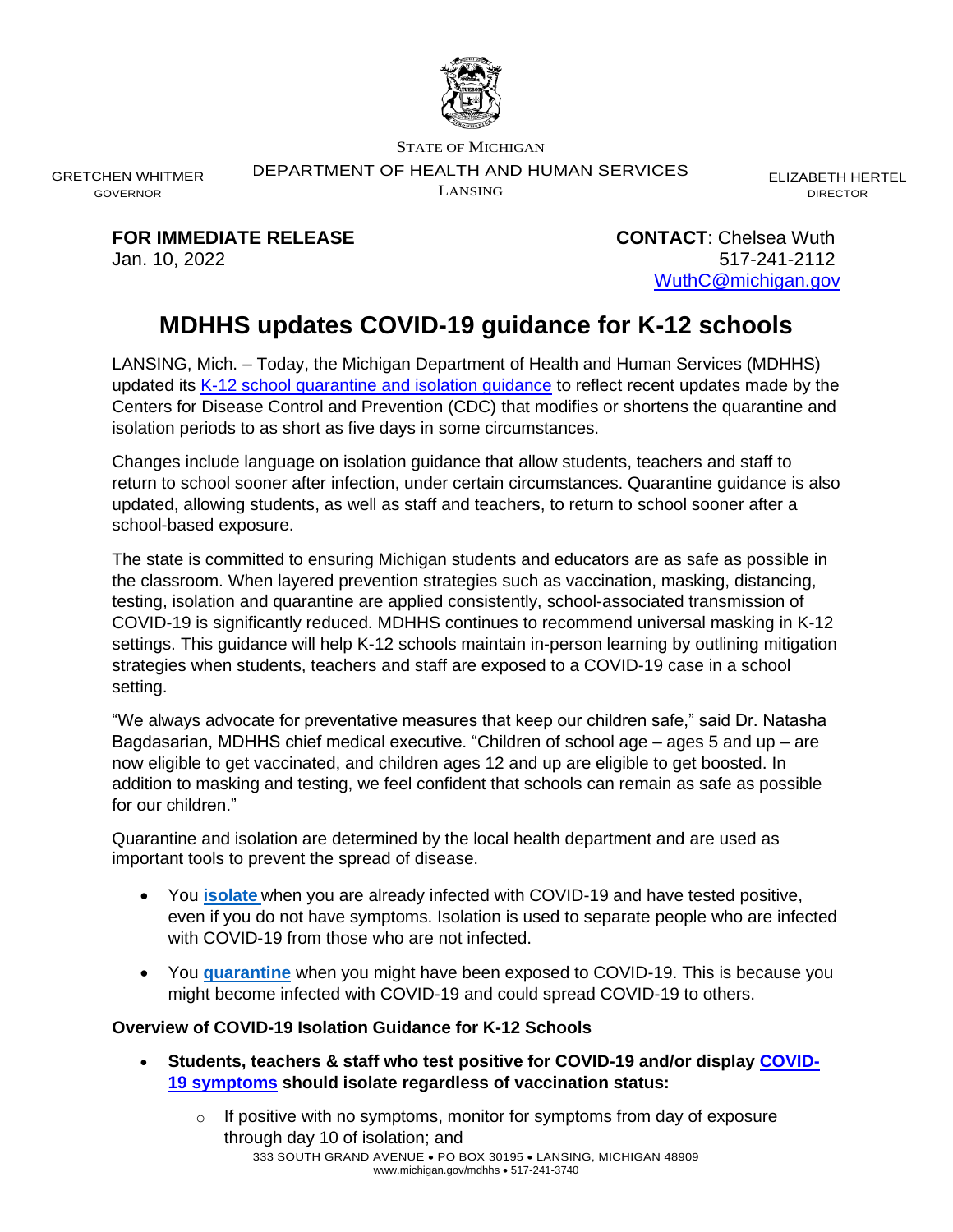- $\circ$  Isolate at home for 5 days (day "0" is day symptoms begin or day test was taken for students, teachers & staff who do not have symptoms); and
- $\circ$  If symptoms have improved or you continue to have no symptoms, return to school, while wearing a [well-fitted](https://www.michigan.gov/coronavirus/0,9753,7-406-100997_100998---,00.html) mask, for days 6 -10; or
- $\circ$  Stay home for 10 days if unwilling/unable to wear a mask.

*If you have a fever, stay home until you are fever free for a period of 24 hours without the use of fever-reducing medications.*

## **Overview of COVID-19 Quarantine Guidance for K-12 Schools**

- **[Close contacts](https://www.cdc.gov/coronavirus/2019-ncov/php/contact-tracing/contact-tracing-plan/appendix.html#contact) of a COVID-19 case do not need to quarantine at home if they:**
	- o Had confirmed COVID-19 within the last 90 days; and/or
	- $\circ$  Are up to date on [all recommended](https://www.cdc.gov/coronavirus/2019-ncov/vaccines/stay-up-to-date.html) COVID-19 vaccines for which they are eligible

These contacts should still monitor their symptoms and "Mask to Stay" for 10 days from the date of last exposure.

- **[Close contacts](https://www.cdc.gov/coronavirus/2019-ncov/php/contact-tracing/contact-tracing-plan/appendix.html#contact) of a COVID-19 case who do not meet the criteria above need to quarantine or may [test to stay](https://www.cdc.gov/media/releases/2021/s1217-Test-To-Stay.html) and/or mask to stay.** Exposed individuals may:
	- $\circ$  Home quarantine for days 1-5, if feasible test on day 5, AND "Mask to Stay" for days 6-10; or
	- o ["Test to Stay"](https://www.cdc.gov/media/releases/2021/s1217-Test-To-Stay.html) for days 1-5 AND "Mask to Stay" for days 1-10; or
	- $\circ$  Home quarantine for days 1-10 if unable/unwilling to mask

*Students, teachers & staff should monitor for symptoms throughout quarantine period (days 1 through 10). Day "0" is day of last close contact with any COVID-19 positive student, teacher or staff*. *If symptoms develop, get tested.*

## **Symptom Monitoring**

During days 0-10 following exposure:

- Watch for symptoms, such as fever, cough, shortness of breath or other COVID-19 symptoms.
- If symptoms develop, get tested immediately and isolate until receiving test results. If test is positive, then follow [isolation](https://www.cdc.gov/coronavirus/2019-ncov/community/schools-childcare/k-12-contact-tracing/about-isolation.html) recommendations.
- If symptoms do not develop, get tested at least five days after last exposed.
- If possible, stay away from others in the home, especially people who are at higher risk of getting very sick from COVID-19.

For the full 10 days after last exposure, avoid people who are immunocompromised or at high risk for severe disease, and nursing homes and other high-risk settings

**Test to Stay:** test every other day for 6 days following the exposure and consistent and correct use of a well-fitted mask.